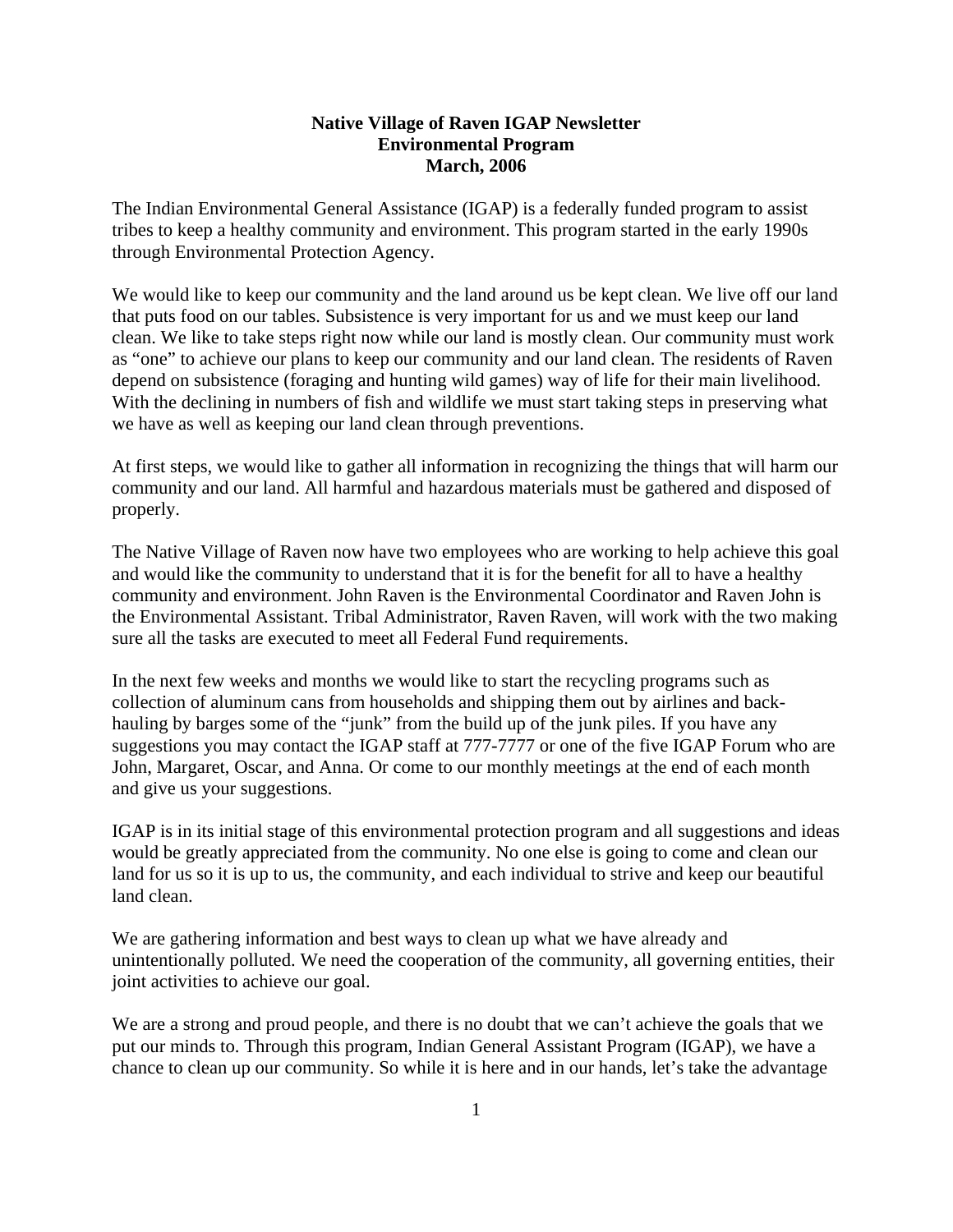of it to help ourselves and preserve the plentiful, rich, natural resources along with the land they have grown from. We have to start from within our community where the sources of contaminants and hazardous material originate from.

There are safe methods of disposing of these hazardous materials. The Environmental Program Agency (EPA) IGAP with the cooperation of the governing bodies (city, corporation, tribes) will be working towards recognizing contaminants and solid waste that are harmful to our environment and community. We will initiate a systemized method of disposing hazardous materials and maintain and manage these methods in the future. Assessment will begin once all the snow have melted on all sites since there is a lot snow that covers all evidence of visible waste debris.

## **Cultural Environmental Conference**

The Administrator, two tribal council members, and Environmental Coordinator attended one of the first trainings/conferences programs in Bear. The event was Cultural Environmental Conference on June 22-24, 2006. Delegates from other tribes also attended the convention.

There the elders stated their concerns. They said that long ago before Western Culture came they depended on the land and waters, what it offered, and traditional knowledge that were handed down from generations to generations. What food they needed they foraged and hunted. They respected the land and sea because it was their only means of getting food for survival. They had no modern medicines. They depended on cultural knowledge , traditional medicines, and practices. Urine was one of the medicine they needed saying that it was very effective medicine. They said that some still use this traditional way and that it is better than the modern medicine used today.

Some elders spoke about the very close relationship between natives and the land. They said that it is up to individuals to take the responsibility to try their best to keep the land clean. They did not leave left over food and bones in the open but buried them or discard them in the water and let Mother Nature take care of it. They respected the land and water and in return the land and water gave them what they needed; food and clothing. And in one of the harshest climates conditions in the world they have survived with the offering of the environment for many generations.

Another elder spoke about dependence of fish, seals, birds, berries, and many different variety of wild greens and roots. They took good care of their land and the land took good care of them. Their relationship with the land was physical and spiritual. At times there was food shortages because of times when weather conditions were not always favorable for what they needed to do It was in the winter that they faced most of the hardships and weather conditions affected their means to do hunting, fishing, and trapping.

One elder from the coastal region said that coastal villages depended mainly on the sea to subsist and in the winter at times there would be no open water for months where they could not find seals. Even in the summer at times the salmon runs were very poor. Fish was their main food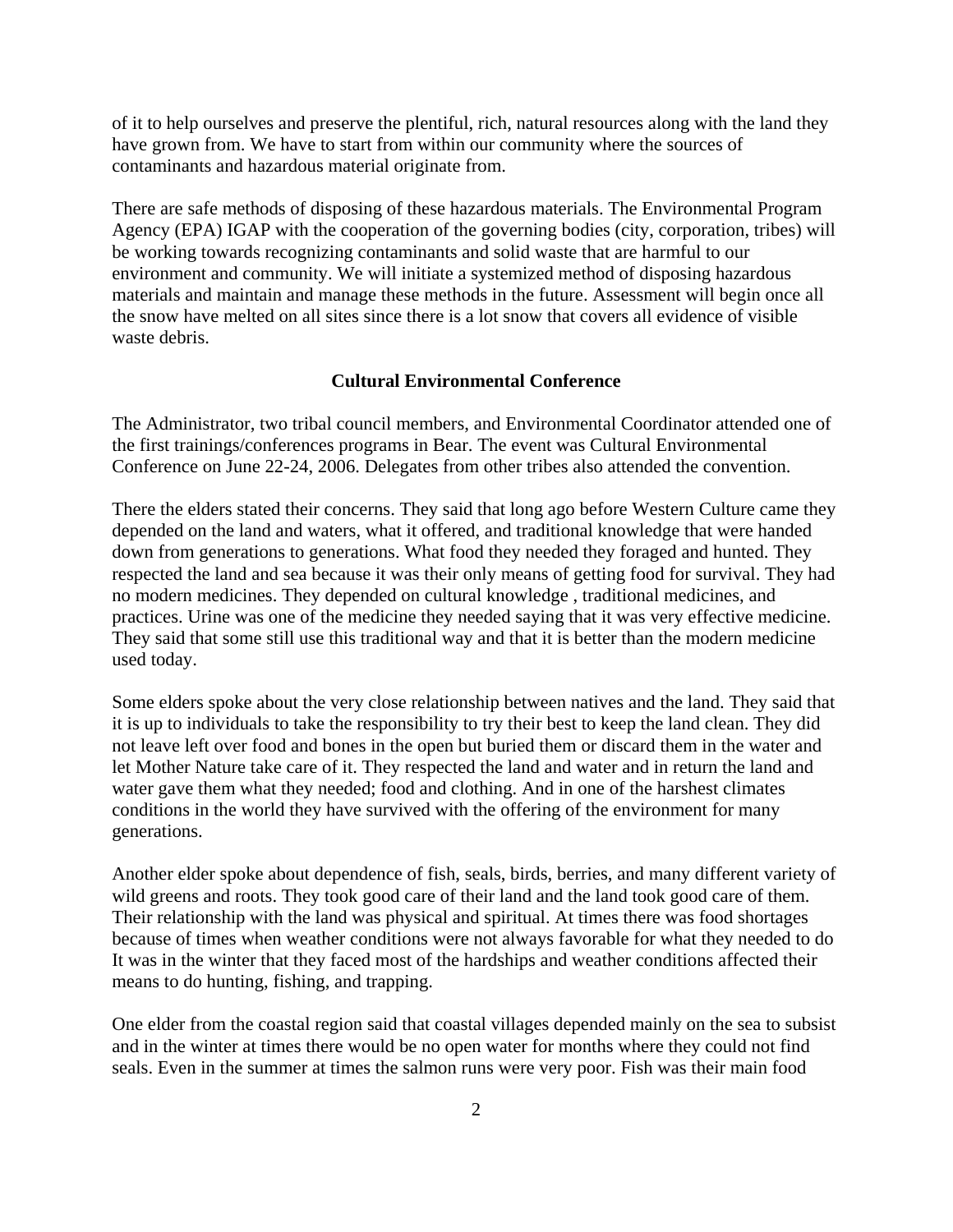source when they would cut and dry the fish to store for the long harsh winter months. They even put some of the fish in the clean permafrost ground to store for winter food both for humans and dog teams. It is fermented and eaten raw. They also made "stink heads" by burying salmon heads in the ground to ferment them during fishing season that are very nourishing. They used every part of all the animal parts. Never wasted what they caught from the land and water. All of this activity was both physical and spiritual.

They respected the environment because they needed it and also knew that for generations to come their children will need it too. We in return must try to do our best to keep the land clean. We must think about our children and their children to come because they deserve to enjoy and use the land as we have. For the sake of our ancestors and our children let us help ourselves by keeping our land clean. Our land is very rich in natural resources and we ourselves deserve to enjoy our land like our ancestors wanted us to.

Rebecca Napoleon who works for Yukon River Inter-Tribal Watershed Council was one of the speakers also gave us important information. YRITWC is an organization to protect and preserve the Yukon River Watershed which runs from Yukon Territory, Canada to Alaska. Native Village of Raven is one of the 60 indigenous governments along the Yukon River watershed who signed the agreement. Its mission statement is "We, the Indigenous Peoples from the headwaters to the mouth of the Yukon River, including its tributaries, having been placed here by our Creator, do hereby agree to initiate and continue the clean up and preservation of the Watershed for the protection of our own and future generation of our Indigenous Peoples and for the continuation of our traditional way of life" and its 50 Year Vision is, " To be able to drink water directly from the Yukon River".

She informed us the watershed was getting contaminated from careless developments. It affected our subsistence way of life and because of it we started the organization to clean up and protect the watershed. We also developed and sustained programs on our own. Those programs are Water Quality, GIS Mapping, Environmental Education, Solid Waste, and Back-hauling. She said that in 2005 1,300,000 lbs of solid wastes, 80,000 lbs of lead acid batteries, and 10,000 computers were back-hauled along the Yukon River watershed since its inception of late 1990s.

Some of the speakers talked about the dangerous ways we harm our land, air, waters, and resources. Open burning such as Styrofoam and other materials can release harmful chemicals we breath. Release of gas, stove oil, battery acids, motor oil, gray water, and other matters with harmful chemicals into the land and water has serious effects to our subsistence foods and our health.

Another speaker Joe Sarcone from EPA informed us that a study was made in one of village's the honey bucket dump site where bacteria prevailed and spread into households even at the coldest temperatures. It was spread by tires of ATVs, tracks of snow machines, and by foot among other means. He provided us informational booklets and applications for Tribal Solid Waste Grants.

### **Bird Flu**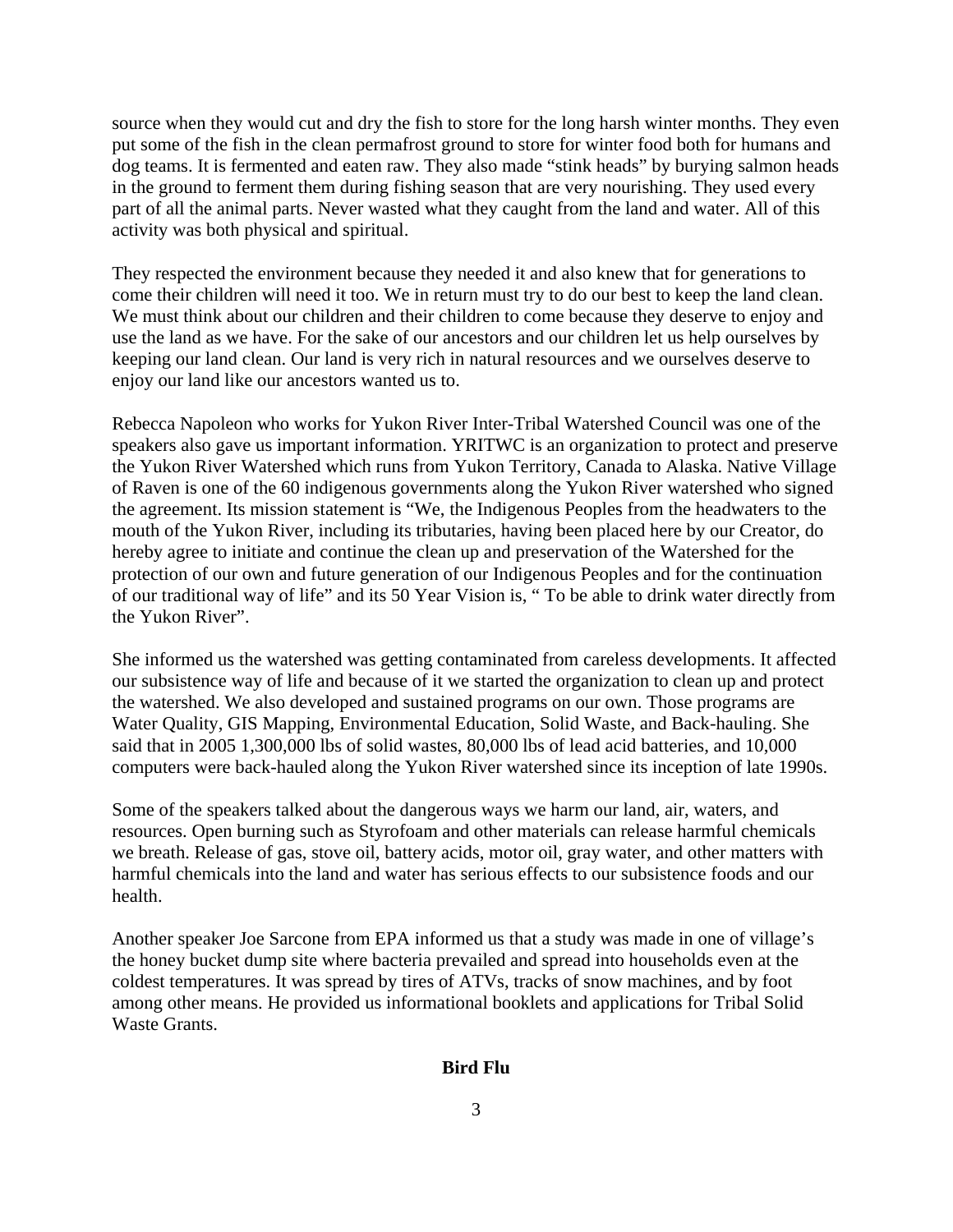Recently Avian Flu concerns have been going around nationally and internationally and we were given precautions on it. For now we were informed to boil our birds and be very careful in preparing them to consume that we will get on subsistence activities this spring. Avian flu can get here by migratory birds from Asia where it is starting and a few have died from it. Other ways the flu can spread is by bird droppings through our drinking water from lakes, ponds, and rain water collection methods in homes. If you find any dead birds do not handle it but report it to us. Some agencies are coming to our community to inform us and give us directions on the Avian Flu very soon. We are encouraging parents and others to attend meetings and pass this possible epidemic information to their children and others in the community.

## **Introduction to Solid Waste Management**

On March 22th through  $25<sup>th</sup>$ , 2006 Environmental Assistant, Raven John attended the Introduction to Tribal Solid Waste Management training in Kalskag, Alaska. The following is what happened:

March 3, 2006 - Elders talked about past life, the hardships and challenges they faced as children, and the responsibilities that was given to them at an early age. The struggle for survival is a concern for the whole community. Each individual should show visible means of support for the good of all. They continued to talk about successes and challenges of each areas and environmental problems that are similar in each community such as dumpsites that are not contained, disposal of contaminants in dumps, and illegal dumping (dumping outside dumpsites). Franklin Napoleon talked about the challenges for the community of Raven where they need a new dumpsite, land fill, and back hauling of solid waste.

They talked about Integrated Solid Waste Management Plan, sorting waste in different categories, what it should be done with it, recycling, back hauling old batteries and other solid wastes, wastes that need to be in landfills. Those with contents such as Freon, gas, oil, etc. need to be handled by certified Hazwop workers. They talked about recyclables especially those made from aluminum. Burn Boxes were mentioned to be one way of reducing solid waste bulk saving dumpsite spaces. They talked about containment of solid waste at dumpsite..."Is the trash properly contained to the dupsite?"; disposing waste in a manner that it would do the least damage to the environment. Backhauling, use of burn boxes, recycling, and land filling were suitable for communities to adopt and if you take all these together you have an integrated solid waste management plan...a systemized method of disposing each type of waste.

They watched a movie of solid waste in China and most of Asia where they are polluting the air and water by emission and dumping waste into the oceans. All the toxins were released into the air and into the ocean.

Went on a field-trip to the local dump site to see what needed improvement and if other dumps have similar problems. Containment of trash seemed like the problem of most dump sites.

Education to community and outreach is very important. Involvement of the community needed to make solid waste management plan work. All governing entities need to know the goal of the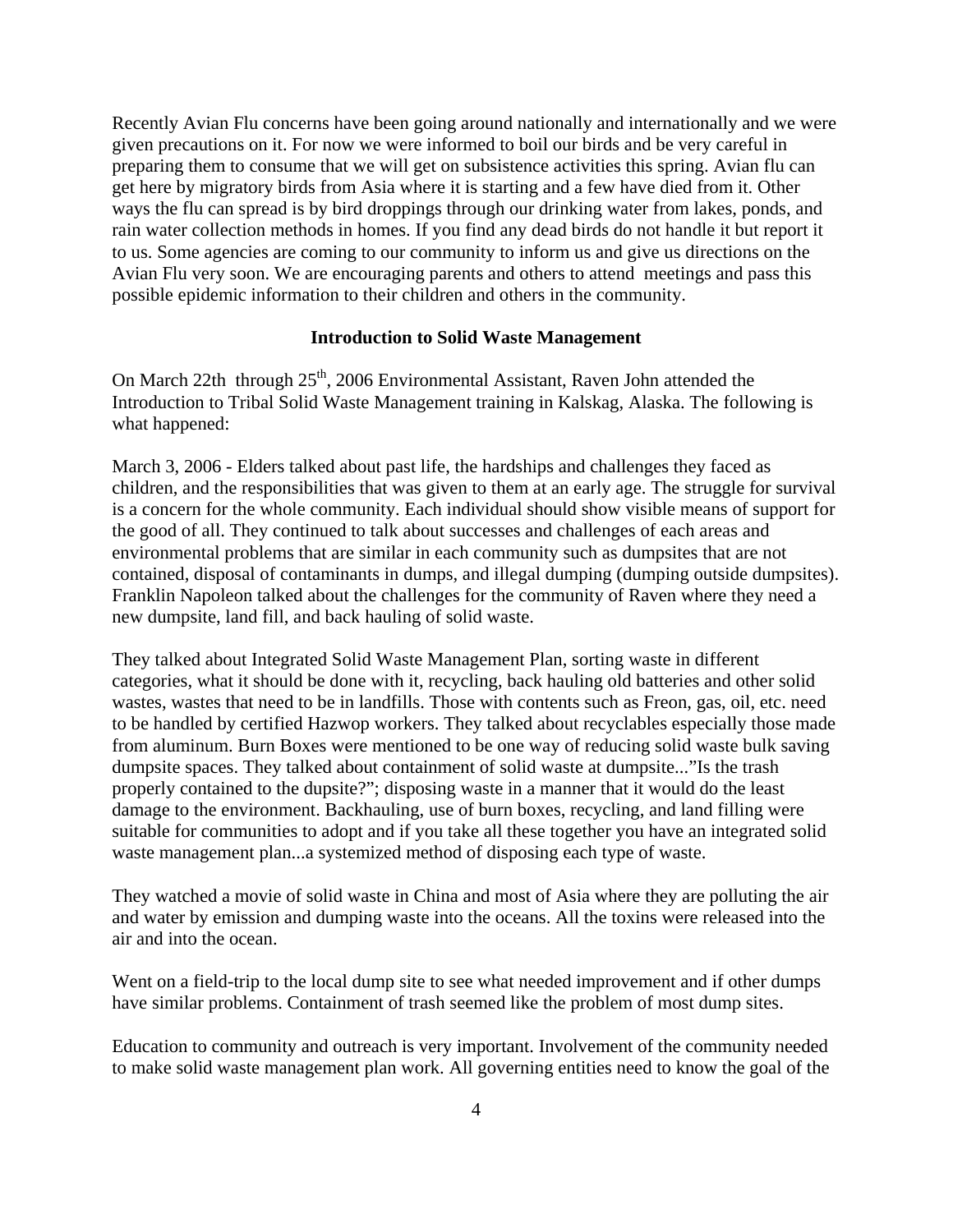environmental program in recognizing contaminants that are harmful to people , fish, wildlife and the environment

Questions of training needs in Raven were made during the training and these are: " Are there people in Raven that had Hazwop training? "Can they be utilized for the projects?" "Do they need more training?" These skilled workers remove contaminants before backhauling or make disposals to the landfills.

In order to get an estimate of amount of waste each community dispose of, in a year, a survey of a certain amount of households will be conducted. Number of households x lbs of each households' waste x 360 days = approximate amount of waste disposed of each community.

We need to dispose dangerous contaminants in a manner that it would do the least damage to the community and the environment. We were provided Resource Manual in which information needed to make an Integrated Solid Waste Management Plan. We also need to develop effective partnership with individuals, organizations, and businesses to implement sustainable backhauling strategies and we need to prepare short term and long term action plans for solid waste programs as framework for implementing solid waste management plan.

In the Integrated Solid Waste Management Plan we need to collect all information including the Community Plan and if possible make a Memorandum of Agreement with other entities in the community to help us all in pursuing and keeping a healthy community and protection of our environment and our cultural and traditional way of life for generations to come.

## **Naparyarmiut IGAP'aat**

Ukut yupiit nun'autait uquisqiillerkan tungiinun yui (IGAP). Kavam'mum akiimeng cikiumaluki nunat nun'autait men'uitellerkan tungii'nun, uqisqiryug'luk'i. Nunamteneng neq'put pitaqetuaput. Pisur'yarak yuciiqaput, wanirpuk iqaurtesiyag'pailran caggirnarqaput. Eg'ciaqamtaa cag'luut muril'kelluta piniartukut. Uqisqaqluta piciur'cumaput. Naparyarmiut neqaa manaa pisun'riitescigataput. Kial'raa tamal'kuan neq'sur'lainar'tukut. Neq'aiculeq uksumii asiituq. Cail'kaq ner'viggaqaput, menuitenqnaqluta piniartukut. Pitarkat awaatem'teni ik'gelliinartut tamar'pial'gata pitaq'naur'put. Wanirpuk tarineng'naqaput asilnguut nunamtaa tung'iinun. Qa'illunllu eg'telergait. Ukut calistecii NVHPB wanirpak mal'rurneng calisteng'qertut matum nunam menuitelerkan tungii'nun, Bernard Murranaq ang'aayuqnguluuni, Franklin Napoleonameng uqisqang'qer'luni. Traditional Councilat angayuqatneng muril'kestenqerlutek, caliaraq elluar'luku atun'lleg'kan tungiinun.

#### **Cevaami Conferencaaq**

Cevamii'llu katur'car'tul'ruukut nunaa awatem'teni pitekluku yuut cali nuna'neng allaa'neng tekir'qluteng. Teggen'rit umuwameng qanel'raat qan'rutek'luuku. Aka Kassat tekipail'gata nunameng tan'waam nereng'naqtul'ruut. Cail'kag'lainameng tauwaam neqsutul'ruut. Cameng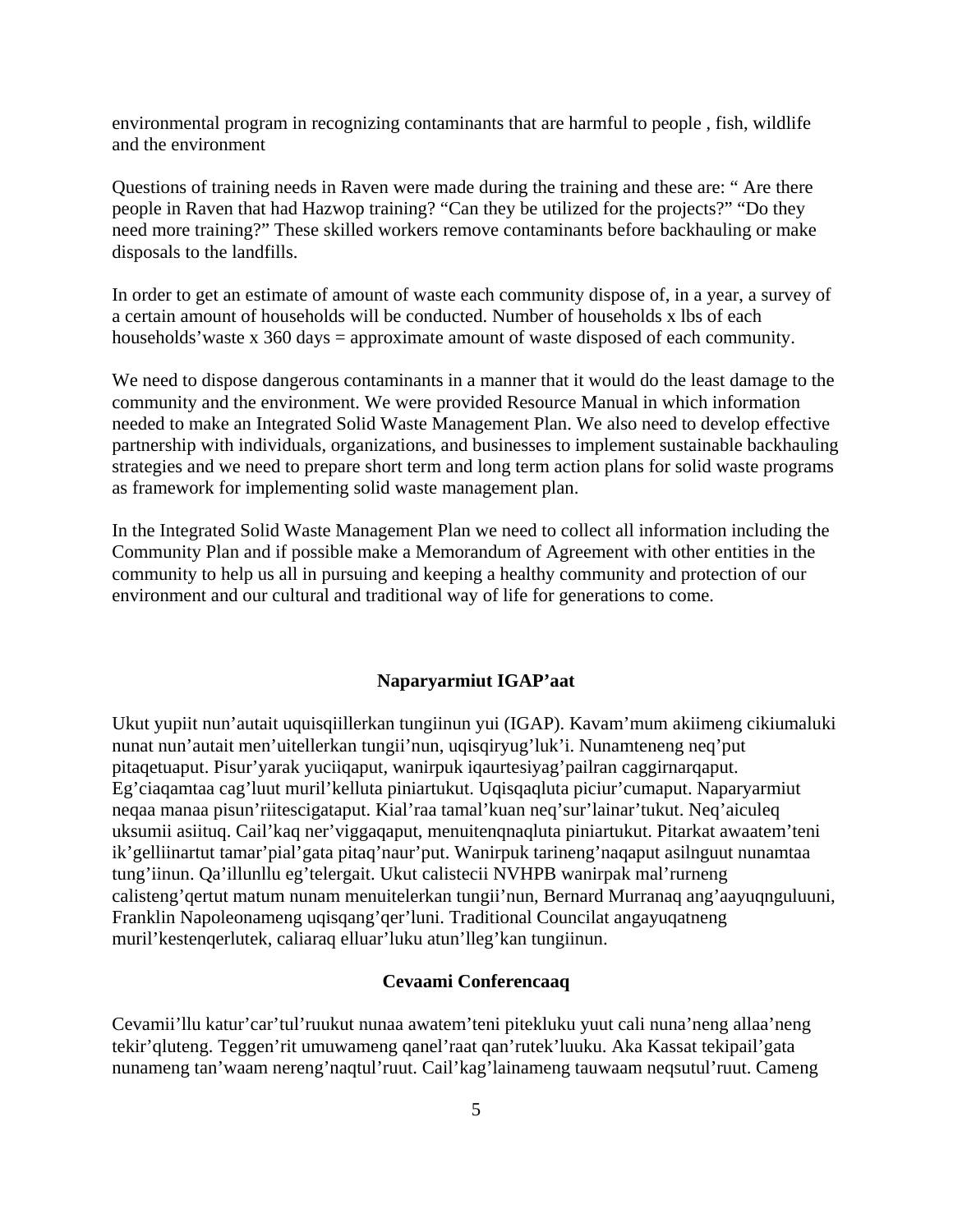nuqii'taqameng cail'kamun tauwaam cautul'ruut. Nanaa'llu takaqluku taamamta yugar'kauni'luuta makuneng'llu nutaraneng yung'caut'aitel'ruut. Yupig'tarluainarneng tauwaam yung'cauteng'qel'ruut. Cali ma'ii yuut ilait ciivuliamta atul'rut atur'luki. Yuk'guq nuna'llu ataucil'riatun ayuuquq. Elluar'luku wang'kutaa au'luk'narqaput. Car'luut piciatun eg'tev'kenaaki, nen'rung'rata. Ciivul'iamta nuna cak'neq takaqluku yul'ruut. Aturar'kait'neng, neq'kait'gun'llu cikiumaluki. Nunaa elluar'luku aulukel'qaat. Nunam'llu atuu'nem elluar'luki aulukluki, ell'ait. Manna tekiilluku cail'kameng nereng'naqsarak atuutuaput. Neqaicutul'ruut'guk ilii'ni. Manii ciinami wiital'riit imarpigmeng nereng'naq'tul'ruut. Qacaqner'meng anuq'lirtuar'akan imar'piitetul'ruut. Uksuumi nang'teq'uatul'ruut, imar'piitaqan. Neqeng'qerraa'qan neq'liitul'ruut ilait agar'luuki kiiner'cir'luki ilait'lu cinaalii'luki piit'teng tamal'kuan atuu'tul'kait. Cail'kag'luainar'meng tauwaam ner'tul'ruut, nalluv'kenaakullu, kinguu'liameng atuur'cik'luuku calii.Cail'kaq wang'kutaa takaqluuku piinar'qaaput. Kinguu'liamta atuur'yug'ciqaat wangkuuciitan. C'ivuu'liaput, kinguu'liaput'luu neqaklukii cail'kaq menuitengnaq'luku yuu'nar'qaakut. Maaggun igapakun (IGAP) uqisqaq'luuta nunamtaa awaatii caggir'yuumaaput. Nunam'teneng waa'ken car'luut king'uunengqertut. Eg'ciaqumta piciatun eg'tev'kenaa'ki piniartukut. Makut batteriit imait alingnar'kut ciqiicivigmun eg'cunaitut kiag'pak tamaa'kut katur'luki, teng'suutekun walluu bargakun ayag'citniartut. Naparyarmiut ang'ayuqarua'ritnii tamal'kumta katuur'luta mana caliaq'suumaput, uqis'qaq'luuta, kinguu'liaput neqaklukii. Nuuna calii ellaitaa atuur'yug'ciqaat. Nunaa'put una ang'turrii'nartuk al'gakul'ra tamal'kuan. Car'luuput elluar'luukii eg'tetuu'kum'tekkii asiir'yar'tuq. Kinguuliamta wang'kuuciitun atuur'nia'raat nunaa'put. Wang'kut'neng ellait caali liitniar'tut. Ellaitaa nnua auluk'ciqaat kinguum'teggun.

Ukut cali Yukon River Inter-Tribal Watershed Councilat ilakluta quyurtel'cuut. Manaa Kuig'piim, iluanii, nunat, nunalluu kuigem agtumakai tamaal'kuitaa nunautait ungungsii, neqai, meriillu menuitererkaat'neng caliang'qerluteng. Matumeng, nunamteneng cali eluarluuku carriinaku atuulerkaneng qaner'luteng. Rebecca Napolionam (Atsar'uam) makuuneng ukut caliaritneng qanrullunta. Kuig'piim Kang'raneng Canadamii ayag'nir''luni, Kanaavet Kuig'piim painganuun tekiillunimakut cali cinaami nunat ilakluki, nunautait, kuigget'lu menuinaki atusqelluki. Napariarmiut ukut (YTRITWC) ilaakait. Waaten qaner'luteng, "Wang'kutaa yuut Kuig'piim Kang'raneng, Kanaavet painga'nun, makut'lu, awaatitnii wiital'riit, agaayutem elkaar'telriini maliiguciiqukut manaa nunamta iqaiteng'naqel'ran, tungiinun, wang'kutaa, kinguliamtallu manaa yuu'yaraput ciivuliamta atul'rat Peg'tev'kenaku, civuu'mut'ciqaaput. Waa'ten qaner'luta, "Yuinakmal'ruk al'gaakut cipag'lukuu. Kuig'pagmeng mer'meng mer'yaur'ciiqua." Managuq nunaput meq'luu iqaur'teng'niluuku, picur'lag'luteng, muril'kevkenatenglu iluanii caliaqameng. Manaa cail'kameng nerengnaqsaaraput agturluku.Kiitawaani ukunneng (YRITWC) nau'ciut, caggiillerkaneng. Muril'kestekaanenglu nunamta. Allaa'neng cali nauciluuta ukut ugisqar'kiatneng. Algarniiguq am'lesmeng (1,300,000 lbs) car'lug'neng egcil'ruut, batteriitluguq imaitneng (80,000 lbs) makut'luu caliisuutet (10,000 lbs) maggun kuig'pagkun angyakun, ayaur'qel'kait. Nunamta navuatekaineng muniillutaa. Leg'cilleq cali asitniiluuku yur'mil'raa temem'tenun asitniiluuku. Makut plasticaat, cas'katlu (styrofoam) ag'caqer'luuki. Makut nunamtenun nav'gut'nguut, aturpegnaki pingnaqniartukut.

# **Tengmiat Nangyutiit**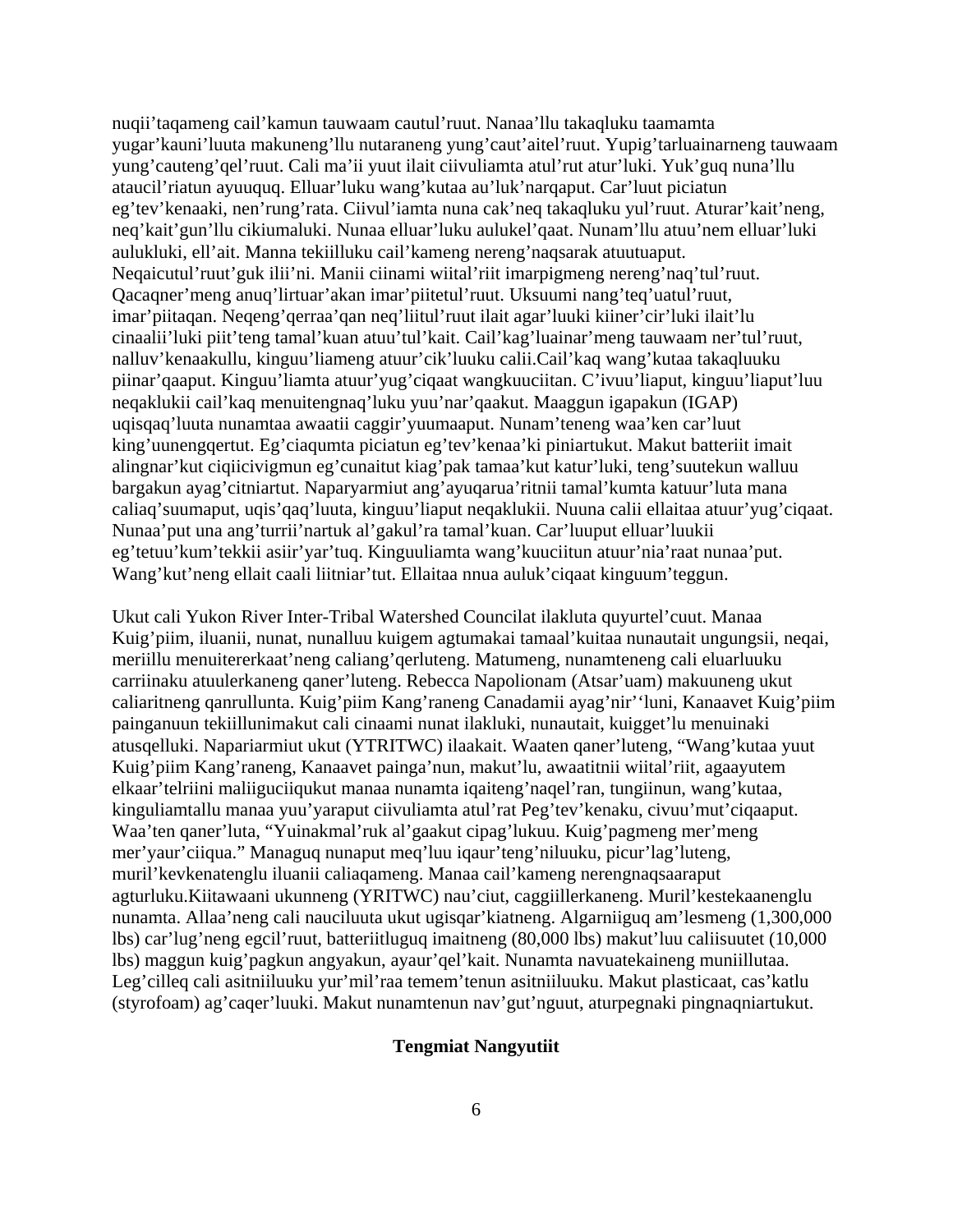Manaa cali pinarqelraa nang'yun qanruteksugluuku makut teng'miat nang'yutiit arnarqelraa maavet nunamtenuun tekitnayukluuku, murilkesqluucii ak'maai teng'miat matumeng nang'yutmeng nal'aulliniut. Alingnarkug manaa nang'yun, yuut'lu ilait matumeng ayag'nirluteng nalaa'quluuteng. Qanrutek'saaqaat qallaullukii tengmiat, meqluu nang yun nalaaciqniluuku. Pingran tau'waam cakneq murilkelluuta piniartukut. Illait yuut nan'vaneng, kucircitanengluu mertatuut maggun'gguq tengmiat anaitgun nangyun cagtetuug. Nunat tamalkuita pilliiniit nungyun murilkesqluuku. Neqakniacii manaa tengmianeng nerqataaquv'cii wallu nanvaneng qang'allu kucircitaaneng mertaquv'cii, qallaulluki aturniacii. Kiakuu nalamalrianeng tengmianeng nalkuskuv'ci agturavkenaaki piniartucii. Ukuu'nun calistenun qan'rutekniacii. Yuut tekiciqut maa'vet manaa nungyun pitekluuku. Quyuureskaata tainiertucci, pinarqelriaruuk.

## **Carluut Aulukelraata Ayagneraa**

Teggen'rat yuuciteng angliillermegni qanrutekluku. Cak'viurluteng, Caicugluteng naklegnqluteng yul'rulliiniut. Il'ait mikelenguuluteng takneret caliaritneng caliaqluteng. Tamal'kurmeng uqisqaqluteng yungnagelrulliiniut. Nunaani tamal'kuitnii car'luk amlerriinalraa, tangernariiluni. Nunavut navguuqataraput car'lumteggun. Ilaitlu yuut piciatun ciqiiciyugluteng. Maani nunamtenii egciivimta piviirutel'ra qanrut'kelqaaqa allaaneng egciivigneng ivarnar'iakut. Ilaitluu tengsuutekun wallan angyaakun ayagcitniaput. Makut car'luut ayuqenritut. Tayiimallun Wangkuta nallumtenii ciqiitarkaunrilengurneng ciqiicitungatukut. Ilait cali makut car'luut alingnarkelrianeng imangqertut snokuullret, Hondaat, kumliviit agpialgata imairrarluki pinar'qut. Nunaamun laagupail'gata, walluu ayagcipailgata. Eluarluki egtetuukata manaa nunaput utumageryar'tuq. Leg'ciilleq car'lurneng ciqiicivigmii asiituq. Murilkelluuki makut qaillun egtelrit pitunkumta nunaput yuut'lu uqisqirciqaput yuyaaraput. Makut'lu ungungsit, neqet, atsat nunamtallu neqai, pitaqniaput neryugaqumteki, umyugarniurpegnata. Yuut liicarnarqai makuneng car'lugneng, ilait egtenrilengrata alingnarqelriit ayar'citniartut tengsutekun walluu angyakun. Llait nunamun laagullukii piniartut. Nunat angayuqaitnii katur'luta uqisqaqlunta mana nunamta menuitel'ran tungiinun ayarniartukut. Yuuciput taqev'kenaaku nunameng'lun ner'saag'turalput. Civuliaput, cak'viul'raat kinguliaput'lu neqakluuki kingumteggun taigarkat. Car'lunt cuqenguarluki enet ilait aturluki, qaillun alrakuumi nunat ukut carlurneng egcitulraat tang'ruaqataraput. Arnargelriit katurluki natman enkegluki, mikelenguut pingailkitnuun quuyurciiqaput. Ciiqiiyvigmun egtevkenaaki pinartukut. Nunaavut mana nerviggaqaput menuitelran tungiinun erlegnariakut. Kinguliamta atuuryugciqaat. Uumeng Resource Manualameng cikilqaakut caliisutekamteneng caliaput eluarluuku atuullerkaneng. Uqisqaucumalriit katurluki mana caliaqsugyaqaput, ukut nunat iqaurtesiiyagpialraata carluut eluarluki caliaqnarrii. Nana, yuyaraaput, civuliamta atuulrat pegtevkenaaku, civuumulluku tawaam ayautniaput.

IGAP Native Village of Raven P.O. Box 69